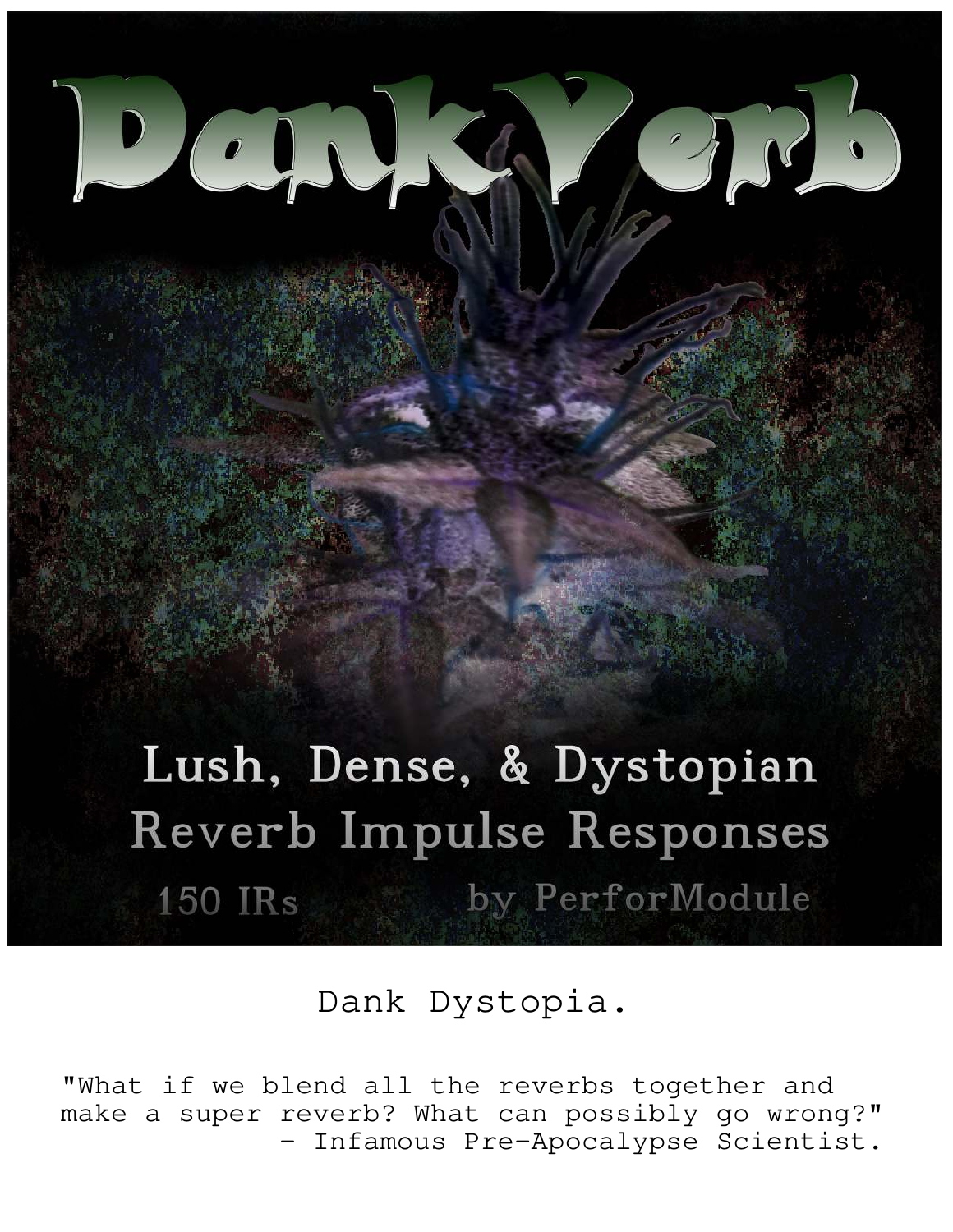DankVerb is a collection of 150 luscious reverbs suitable for post-apocalyptic sound design. These are not meant for happy, pristine spaces, but rather for pouring on vibe and character with blatant (or subtle) dosages of rich, gritty dankness. These reverbs are meant for dirty places. Dark places. Scary places. Places you know you shouldn't go, but something inside compels you to.

#### WARNING ! Open container in a well-ventilated area.

# A Robust Collection Covering All Needs.

The DankVerb IRs range from minimal ambiences to vastly huge spaces, sampled at 192kHz/24-bit, ideal for usage in professional sound design for film or audiobook to perceptibly place objects in creepy locations. DankVerb IRs are suitable for a dystopian, post-apocalyptic science fiction sort of setting as well as a dark sorcery fantasy style setting — as indeed a dramatic modern psychological horror setting. Need the chamber echo of an ooze-infested monster's lair from the depths of a subterranean dungeon? Or perhaps the cavernous ambience of a massive sentient robot office building that occupies the space of an entire continent? Or maybe a crazed lunatic's personal torture lab...

# Color-Based ComboVerbs.

There are ten colors (flavors) of IR, each comprised of an amalgamation of various reverberation processors which have been grouped by color and set to carefully calculated settings, blended simultaneously to form ultra-thick sustain tails that are packed with a lush density far beyond that attainable with any of the individual units on their lonesome.

#### The Varieties:

| $\bullet$ Void | $\bullet$ Blood | $\bullet$ Bone | $\bullet$ Catacomb | $\bullet$ Frigid |
|----------------|-----------------|----------------|--------------------|------------------|
|----------------|-----------------|----------------|--------------------|------------------|

•Gloom •Neurotic •Putrid •Ruse •Sulfur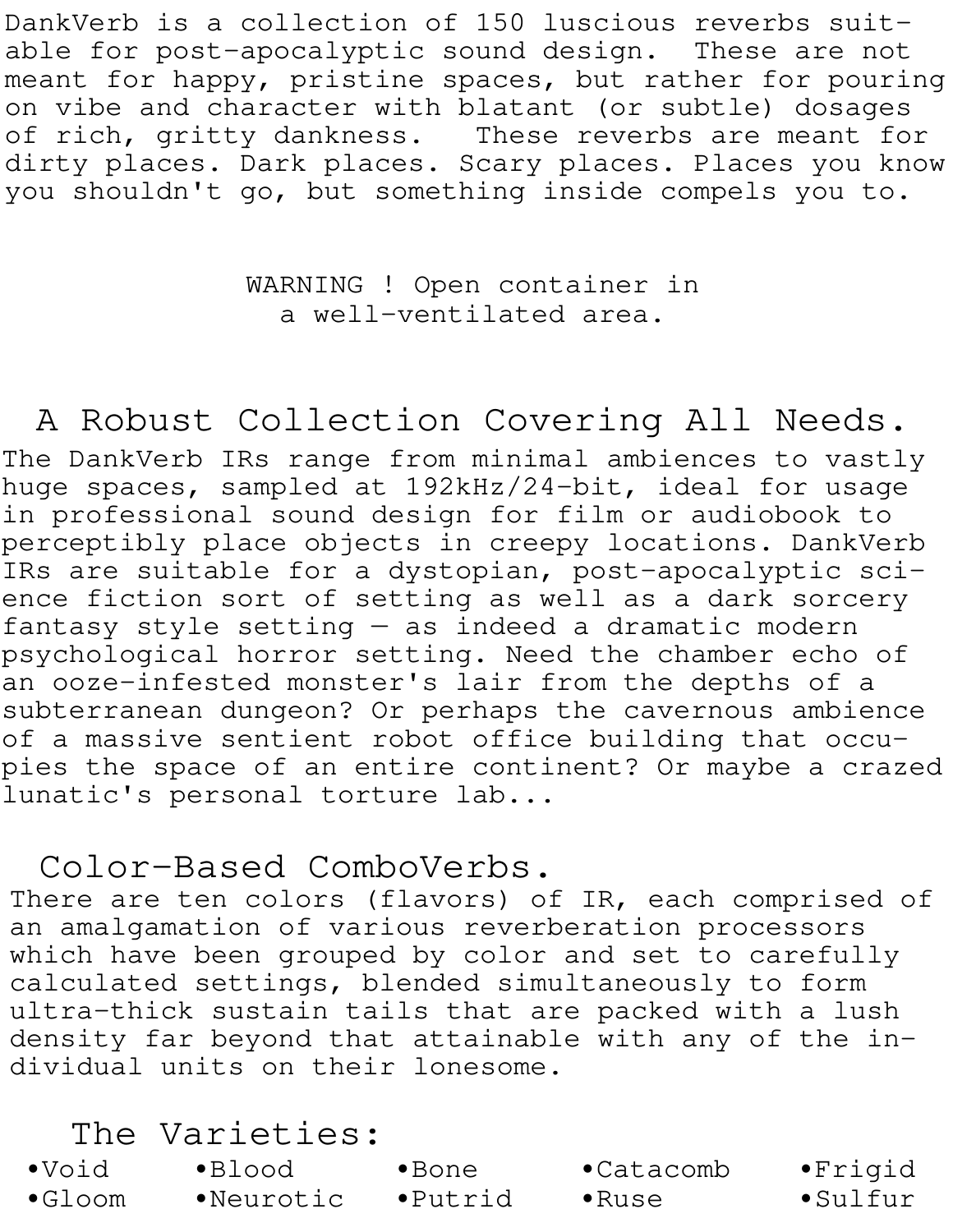Ultra-Lush.

By combining different multiple algorithmic reverb tails in this manner, "extra-big" sounds have been achieved, blending solid early reflections that present psychoacoustic cues evoking physical placement in environments as well as opulent, fertile decay tails each with their own nuanced behavior as they fade to silence. Many reverb processors have the detrimental result of making sounds feel "thin" or "overly washed out" when applied, but these IRs tend to avoid that problem.

Five Sizes. Three Tones.

Each of the 10 varieties of DankVerb has had a matrix of multiple IRs crafted for it: (5 sizes) x (3 tonal foci). This gives fifteen total IRs for each "flavor", for a grand total of one hundred and fifty different presets to choose amonsgt!

The sizes include...

- •Ambient.
- •Room.
- •Chamber.
- •Hall.
- •Arena.

"Ambient" is the minimal length and is good for imparting a sense of realism (3D depth) to raw sounds without adding much of a perceptible tail.

"Room" to "Hall" all tend on the larger sizes given their archetypes. If one you try is too large for your intended purpose, try the next corresponding smaller size.

"Arena" is of near-infinite decay time, for exceedingly vast spaces.

The tones include...

- •Low (for a darker, warmer, boomier sound).
- •Mid (for a more mid-focused, relatively neutral sound).
- •High (for a brighter, chillier, more shimmery sound).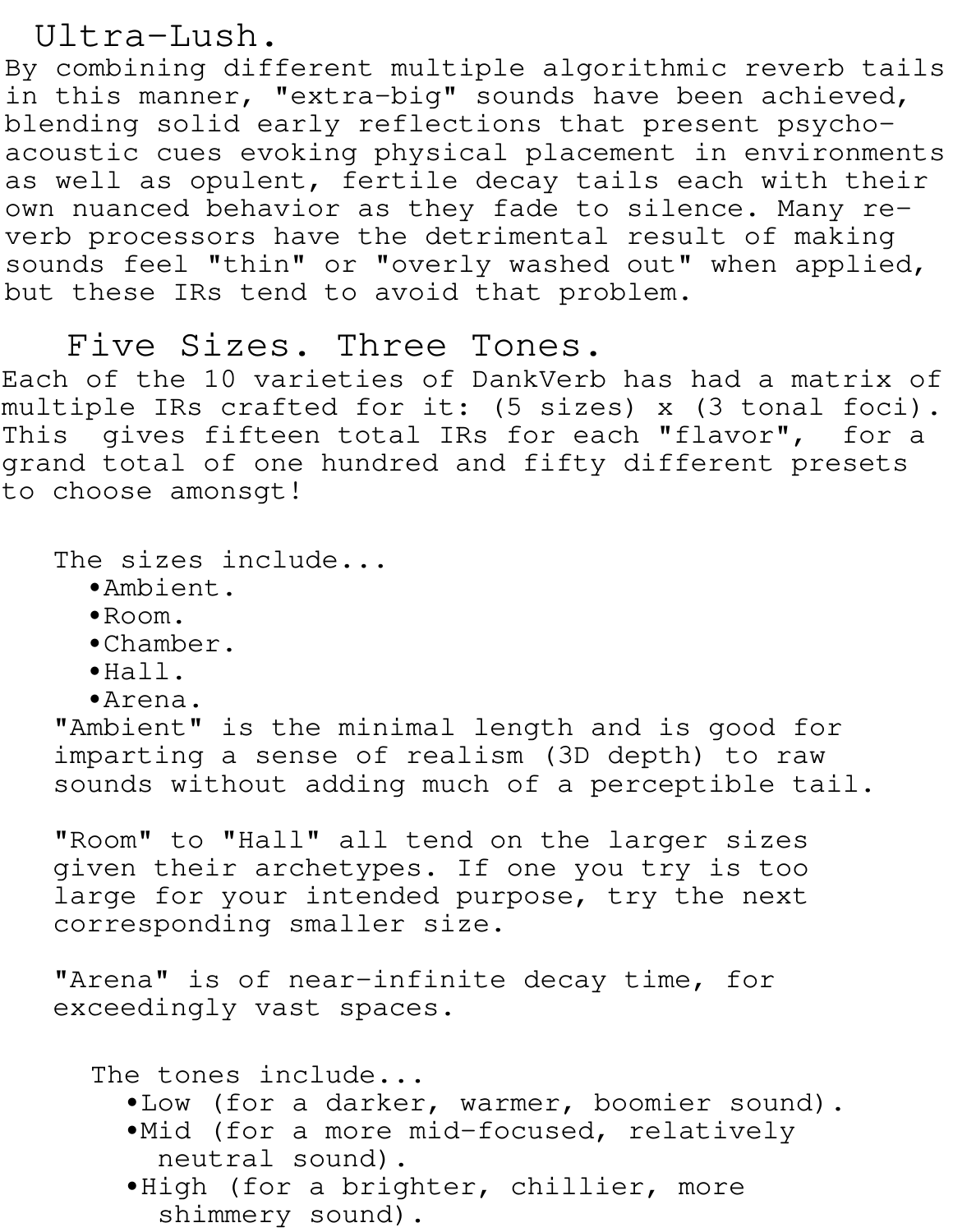Easy To Hone.

Honing in on the desired reverb for a given application is not as daunting as it might seem at first. Just select an appropriate color/flavor for the sort of vibe you are looking to evoke. Second, choose the likely size or length of reverb needed (short, medium, long, longer, vast). Finally, choose the tonal focus that you prefer for the audio part (low, mid, high). After auditioning the selection, swap it out for some other IRs — of different flavors but of the same tone and size - to determine which suits the audio source best.

### DankVerb: The Ten Varieties.

•Void. Dusty hiss from the depths of time. Color: Black. Use Case Examples: Outside the airlock. Underneath quicksand. •Blood. Slick and dripping earthy reverb. Color: Red. Use Case Examples: Subterannean lake. Bathroom with full tub. •Bone. Odd nonlinear reverb for emphasis and contrast. Color: White. Use Case Examples: Pillared gallery. Latticed treasure chest. •Catacomb. Dingy & damp stone walls with plenty of open passages. Color: Grey. Use Case Examples: Outdoor labyrinth. Underground cavern. •Frigid. Vitality-draing shivers of frosty chill. Color: Light Blue. Use Case Examples: Glacier. Walk-in freezer. •Gloom. Uncomfortable, uneasy, oppressive spaces. Color: Dark Blue. Use Case Examples: Sentient machine building. Office room with bad feng shui. •Neurotic. Unnerving reflective walls with a despairing, cloistered feel. Color: Orange. Use Case Examples: Mental institution cafeteria. Paranoid thoughts. •Putrid. Wafts of lingering rankness hang in the air. Color: Green. Use Case Examples: Stenchy bog. Troglodyte's lair. •Sulfur. Steamy, torrid haze. Color: Yellow. Use Case Examples: Volcano interior. Elvish sauna. •Ruse. Sorcerial, reality-shrouding illusions. Color: Rainbow. Use Case Examples: House of mirrors. Summoned astral phantom.